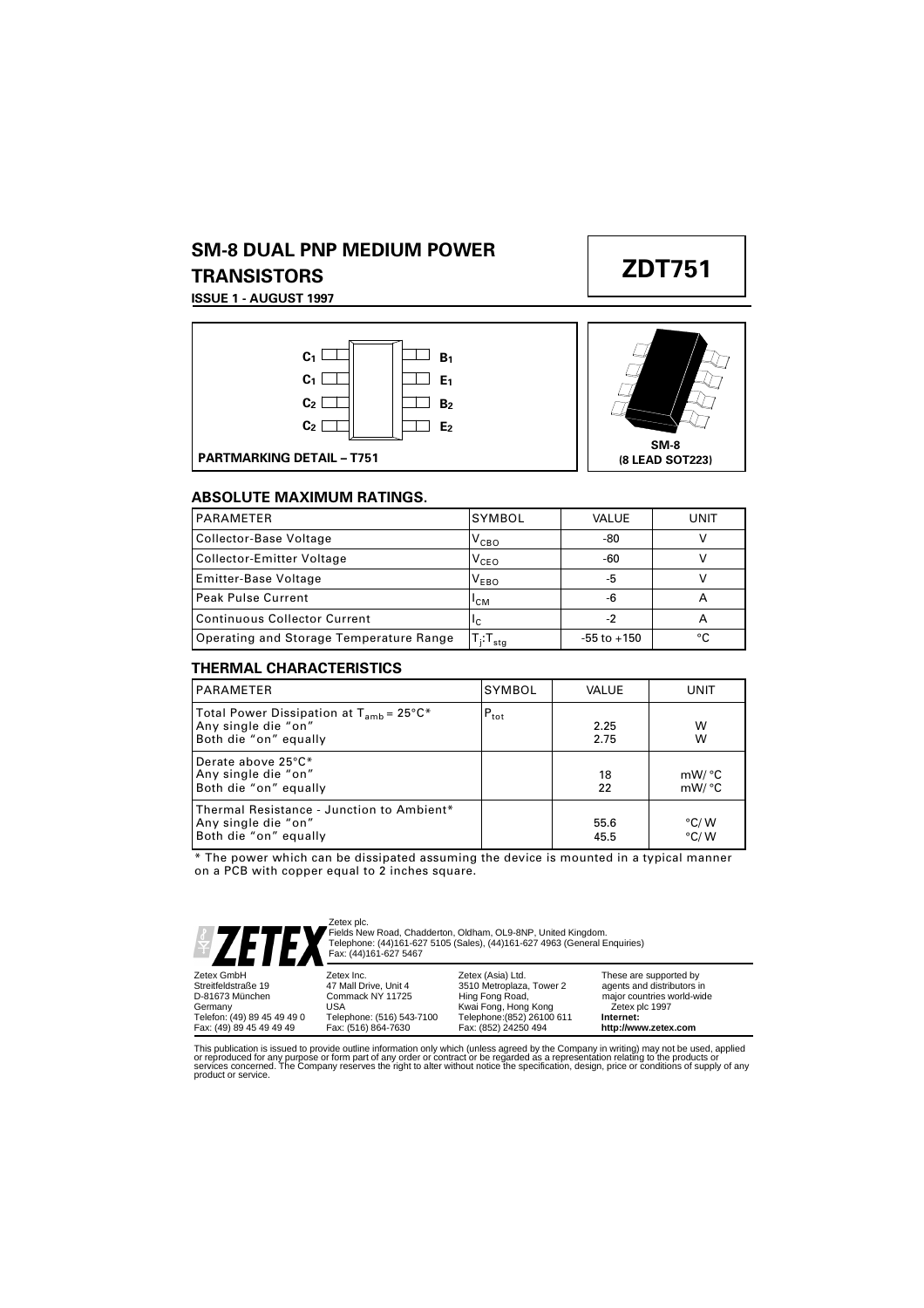# **ZDT751**

## **ELECTRICAL CHARACTERISTICS (at Tamb = 25°C unless otherwise stated).**

| <b>PARAMETER</b>                                       | <b>SYMBOL</b>   | MIN.                  | TYP.                    | MAX.             | <b>UNIT</b> | CONDITIONS.                                                                                                                                          |
|--------------------------------------------------------|-----------------|-----------------------|-------------------------|------------------|-------------|------------------------------------------------------------------------------------------------------------------------------------------------------|
| Collector-Base<br>Breakdown Voltage                    | $V_{(BR)CBO}$   | $-80$                 |                         |                  | V           | $I_{c}$ =-100µA, $I_{F}$ =0                                                                                                                          |
| Collector-Emitter<br>Breakdown Voltage                 | $V_{(BR)CEO}$   | $-60$                 |                         |                  | V           | $I_{C}$ =-10mA, $I_{B}$ =0*                                                                                                                          |
| <b>Emitter-Base</b><br>Breakdown Voltage               | $V_{(BR)EBO}$   | $-5$                  |                         |                  | $\vee$      | $I_F = -100 \mu A$ , $I_C = 0$                                                                                                                       |
| <b>Collector Cutoff</b><br>Current                     | $I_{CBO}$       |                       |                         | $-0.1$<br>$-10$  | μA<br>μA    | $V_{CB} = -60V$<br>$V_{CB} = -60V$ , $T_{amb} = 100°C$                                                                                               |
| <b>Emitter Cutoff Current</b>                          | $I_{EBO}$       |                       |                         | $-0.1$           | μA          | $V_{FB} = -4V$ , $I_{F} = 0$                                                                                                                         |
| Collector-Emitter<br><b>Saturation Voltage</b>         | $V_{CE(sat)}$   |                       | $-0.15$<br>$-0.28$      | $-0.3$<br>$-0.5$ | v<br>v      | $I_C = 1A$ , $I_B = -100mA*$<br>$I_{C} = 2A$ , $I_{B} = -200$ m $A^*$                                                                                |
| <b>Base-Emitter</b><br><b>Saturation Voltage</b>       | $V_{BE(sat)}$   |                       | $-0.9$                  | $-1.25$          | v           | $I_C = 1A$ , $I_B = -100mA*$                                                                                                                         |
| Base-Emitter<br>Turn-On Voltage                        | $V_{BE(on)}$    |                       | -0.8                    | $-1$             | v           | $I_{C} = -1A$ , $V_{CF} = -2V^*$                                                                                                                     |
| <b>Static Forward Current</b><br><b>Transfer Ratio</b> | $h_{FF}$        | 70<br>100<br>80<br>40 | 200<br>200<br>170<br>80 | 300              |             | $I_C = -50mA, V_{CF} = -2V^*$<br>$I_{C} = -500 \text{mA}$ , $V_{CF} = -2V^*$<br>$I_{C} = -1A$ , $V_{CE} = -2V^*$<br>$I_{C} = -2A$ , $V_{CF} = -2V^*$ |
| <b>Transition Frequency</b>                            | $f_T$           | 100                   | 140                     |                  | <b>MHz</b>  | $I_{C}$ =-100mA, $V_{CF}$ =-5V<br>$f=100MHz$                                                                                                         |
| <b>Output Capacitance</b>                              | $C_{\rm obo}$   |                       |                         | 30               | pF          | $V_{CB}$ =-10V f=1MHz                                                                                                                                |
| <b>Switching Times</b>                                 | $t_{\text{on}}$ |                       | 40                      |                  | ns          | $I_c$ =-500mA, $V_{cc}$ =-10V<br>$I_{B1} = I_{B2} = -50$ mA                                                                                          |
|                                                        | $t_{off}$       |                       | 450                     |                  | ns          |                                                                                                                                                      |

\*Measured under pulsed conditions. Pulse width=300µs. Duty cycle ≤ 2%